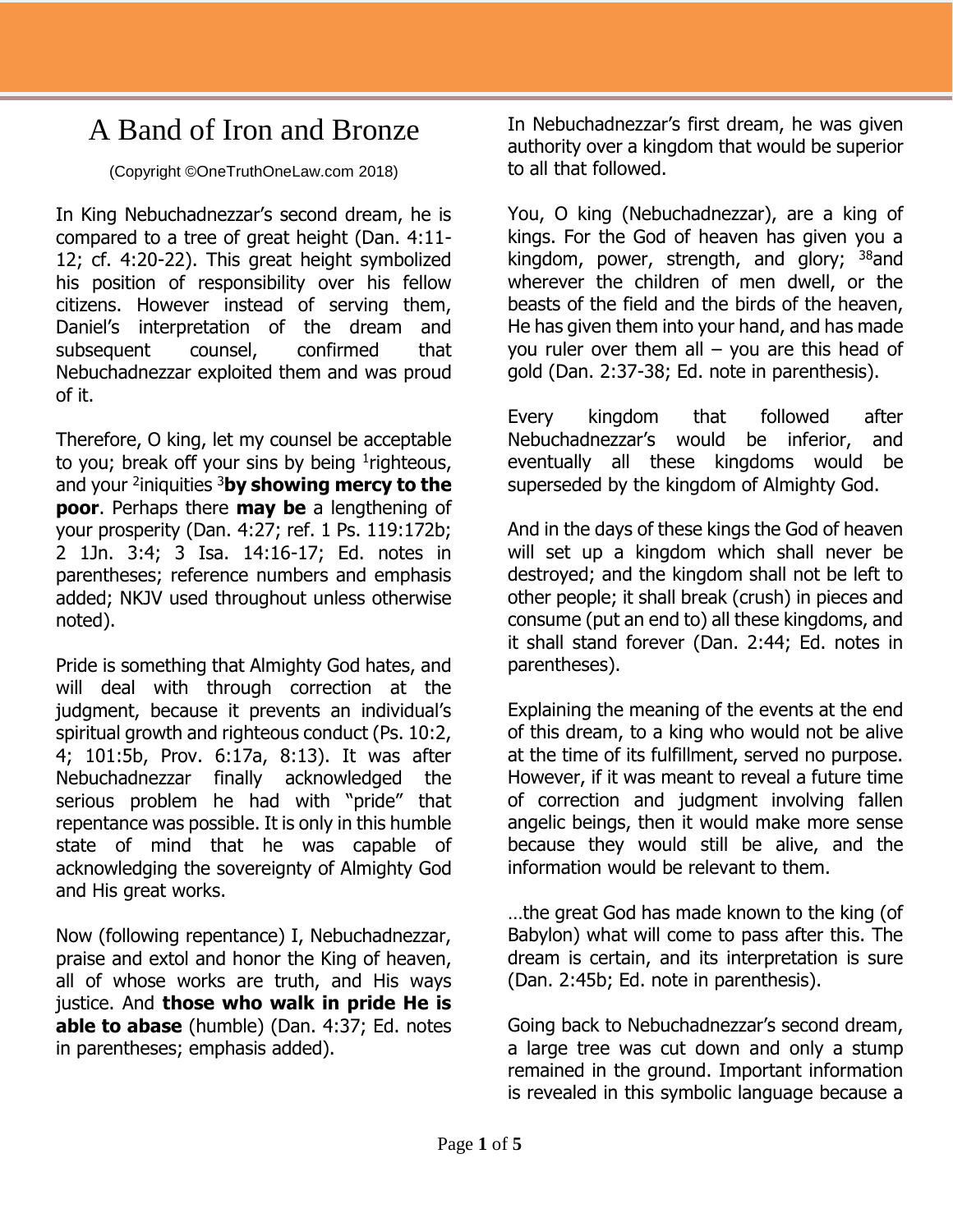tree is often used to describe an angel (a.k.a. a spirit-being; cf. Ezekiel 31:16-18). Using this principle, the tree in Nebuchadnezzar's dream would represent a king in the spirit realm, who rules over a spiritual kingdom named Babylon. In the following text, an angelic being, referred to as a watcher (a holy one who is awake; see Dan. 4:13), makes the following proclamation against Nebuchadnezzar and his kingdom.

He cried aloud and said thus: '**Chop down the tree** and cut off its branches, strip off its leaves and scatter its fruit. Let the beasts get out from under it, and the birds from its branches' (Dan. 4:14; emphasis added).

NEVERTHELESS LEAVE THE STUMP AND ROOTS IN THE EARTH, BOUND WITH A BAND OF IRON AND BRONZE… Daniel 4:15a

In another prophecy, a holy angel cried aloud at the fall of a future kingdom named Babylon, but it is not a physical place because demons inhabit it.

And he cried with a loud voice, saying, **'Babylon the great is fallen**, is fallen, **and has become a habitation of demons**, a prison for every foul spirit, and a cage for every unclean and hated bird! <sup>3</sup>For all the nations have drunk of the wine of the wrath of her fornication, the kings of the earth have committed fornication with her, and the merchants of the earth have become rich through the abundance (strengths) of her luxury (Rev. 18:2-3; Ed. notes in parentheses).

Just as Nebuchadnezzar became wealthy and powerful by exploiting his subjects, so the ruler of spiritual Babylon exalts and enriches himself at the expense of others. In fact, he has created the environment where everyone is spiritually

bankrupt regarding the correct understanding of God's word (Rev. 12:9). Therefore, Nebuchadnezzar is a "type" of Satan who rules over the spiritual kingdom of Babylon. It is the ways and values of this kingdom that God's servants are to avoid.

And I (John) heard another voice from heaven saying, 'Come out of her, my people, lest you share in her sins, and lest you receive of her plagues' (Rev. 18:4; Ed. note in parenthesis).

Going back to the tree that is chopped down in Nebuchadnezzar's dream, at a certain point it is bound with a band of iron and bronze.

Nevertheless leave the stump and roots in the earth, bound with a band of iron and bronze… (Dan. 4:15a).

It is important to note that this stump is compared to a "man" who becomes progressively more "base" in his behavior.

…Let it (the stump) be wet with the dew of heaven, and let him graze with the beasts on the grass of the earth. <sup>16</sup>**Let his heart be changed from that of a man, let him be given the heart of an animal**, and let seven times pass over him (Dan. 4:15b-16; cf. Ezekiel 28:2-8; Ed. note in parenthesis, emphasis added).

It is no coincidence that Satan is compared to a man because during his future judgment he will be treated the same as every human being who is resurrected at the end of Christ's millennial rule on earth (cf. Rev. 20:5-6).

Those who see you (Satan during his future judgment) will gaze at you, and consider you, saying: '**Is this the man who made the earth tremble, who shook kingdoms**, <sup>17</sup>Who made the world as a wilderness and destroyed its cities, who would not release the house of his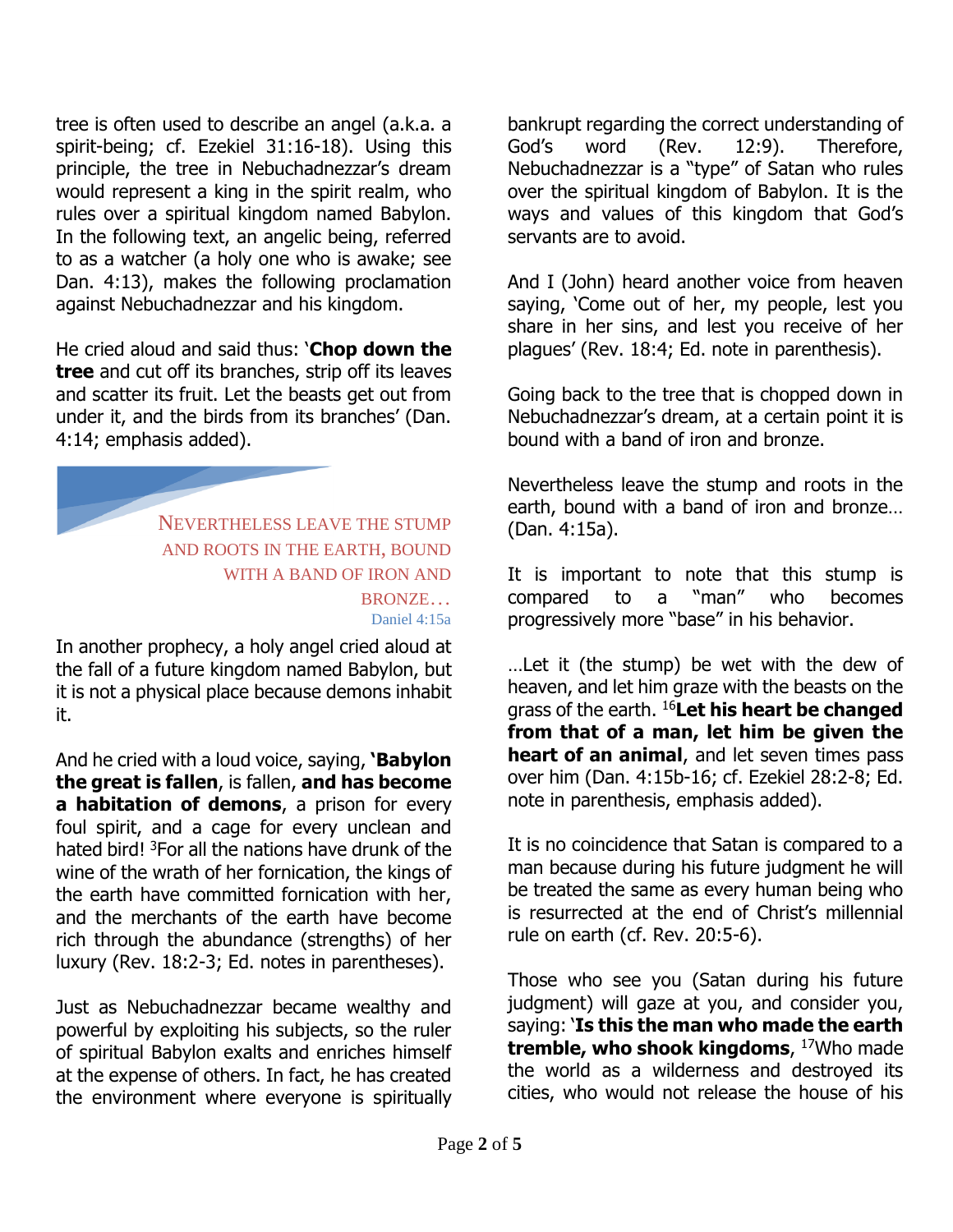prisoners (both human and fallen host) (Isa. 14:16-17; Ed. notes in parentheses; emphasis added).

In a number of scriptures, Satan is compared to human tyrants (Ezekiel 28:1), but he is distinguished from them when it comes to his goals and ambitions. In other words, he actually wants to misuse the wisdom that God gave him, with the goal of becoming like Almighty God, having authority over others.

I (Satan) will ascend above the heights of the clouds, **I will be like the Most High** (Almighty God) (Isa. 14:14; Ed. notes in parentheses; emphasis added).

> THEY ARE ALL STUBBORN REBELS, WALKING AS SLANDERERS. **THEY ARE BRONZE AND IRON**. THEY ARE ALL CORRUPTERS. Jeremiah 6:28; emphasis added

Because your heart is lifted up (in pride), and you say, 'I am a god (elohim, SHD 430; a spiritbeing), I sit in the seat of gods, in the midst of the seas (see study: The Seas and Those Who Dwell in Them),' Yet you are a man, and not a god, though **you set your heart as the heart**  of a god <sup>3</sup>Behold you are wiser than Daniel! There is no secret that can be hidden from you! <sup>4</sup>With your wisdom and your understanding you have gained riches for yourself, and gathered gold and silver into your treasuries (see study: Copies of Things in the Heavens); <sup>5</sup>**By your great wisdom in trade you have increased your riches, and your heart is lifted up because of your riches** (Ezekiel 28:2-5; cf. **Rev. 18:9-20**; Ed. notes in parentheses; emphasis added).

Satan's "trading activities" will be brought to an end in the future when a mighty angel intervenes to prevent him from conducting "business as usual".

Then I (John) saw an angel coming down from heaven, having the key to the bottomless pit and a great chain in his hand. <sup>2</sup>**He laid hold of the dragon**, that serpent of old, who is the Devil and Satan, **and bound him for a thousand years** (Rev. 20:1-2; Ed. notes in parenthesis; emphasis added).

This "binding" of Satan was prophesied in Daniel's account of the tree stump that was bound with a band of iron and bronze (Dan. 4:15). By combining the symbolism in Revelation 20:1-2 with Daniel 4:15, it is apparent that Satan will be restrained from influencing mankind and the fallen host for a thousand years (cf. Rev. 20:3). According to the following scripture, it is no coincidence that God used a band of iron and bronze to picture Satan's future state.

They are all stubborn rebels, walking as slanderers. **They are bronze and iron**. They are all corrupters (Jer. 6:28; emphasis added).

In other words, Satan and his followers, because of their stubborn refusal to obey God's word combined with their habit of slandering and misrepresenting it, are pictured as being prevented from any spiritual growth. Consequently, they are corrupters of the truth. Upon Christ's return, they will be unable to continue their propaganda which has influenced the attitudes of mankind since the time of Adam and Eve (Gen. 3:1-13).

In today's metallurgy, C194 is a highperformance alloy composed of iron and copper (a primary component of bronze) with high tensile strength. Again, this strength is used in God's figurative language to depict a stubborn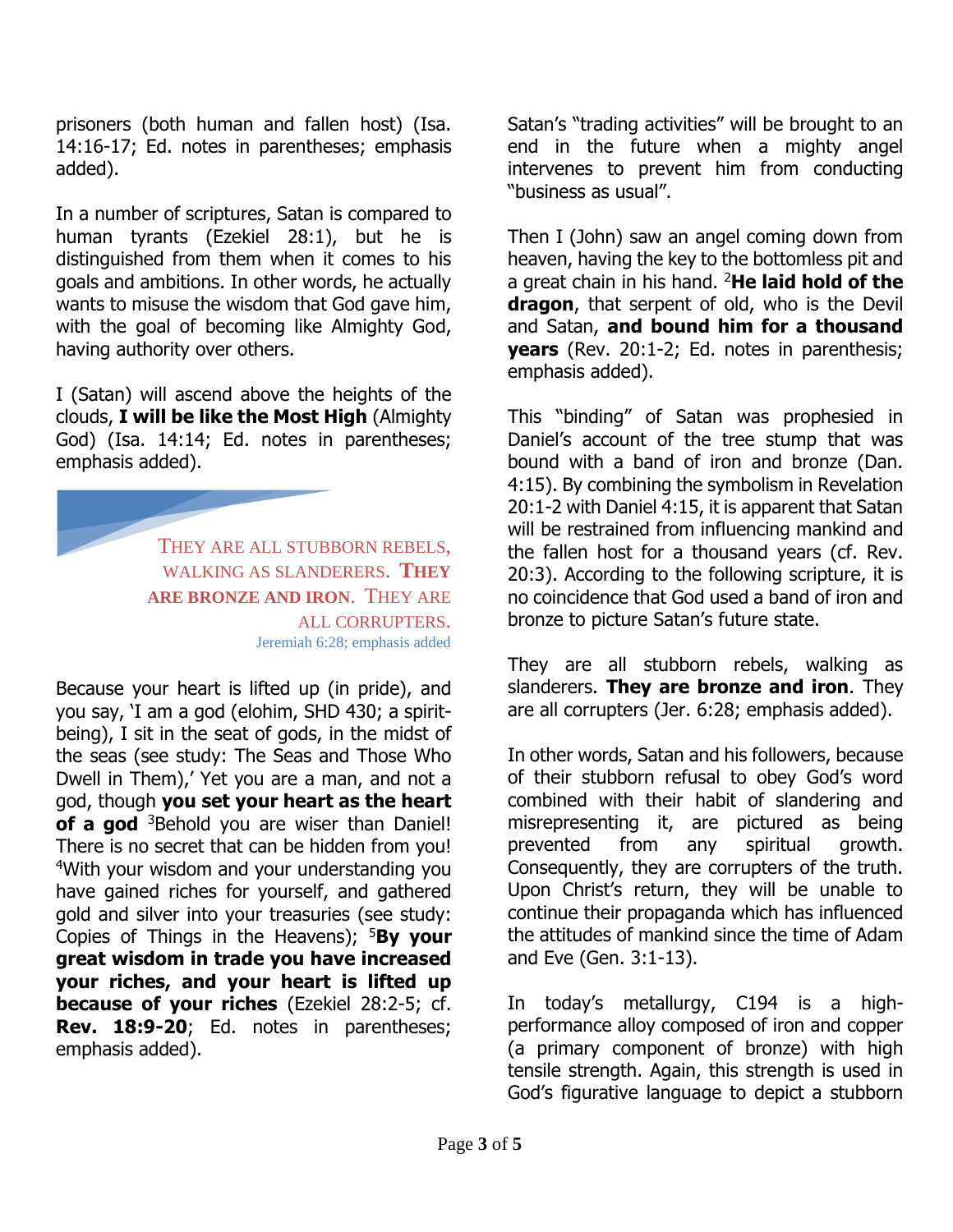refusal to obey His word. Therefore, it is not positive. God applies this figurative language to describe the stubbornness of ancient Israel who were influenced by Satan.

Because I knew that you were obstinate, and **your neck was an iron sinew, and your brow bronze** (Isa. 48:4; Ed. notes in parentheses; emphasis added).

However, the possibility of changing from this stubbornness is still possible because the tree stump mentioned in Daniel's writings had dew around it, which pictured its ability to remain alive.

…Let it (the tree stump) be wet with the dew of heaven… (Dan. 4:15b; Ed. note in parenthesis).

Any tree stump that still has access to moisture can remain alive, and once any form of restraint is removed it can produce new growth.

For there is hope for a tree, if it is cut down, that it will sprout again, and that its tender shoots will not cease. <sup>8</sup>Though its root may grow old in the earth, and its stump may die in the ground, <sup>9</sup>Yet at the scent of water it will bud and bring forth branches like a plant (Job 14:7-9).

So, the possibility remains that even Satan can repent of his sins and, as the old stump that represented his sinful way of living dies, new growth can occur as a result of his repentance and the action of God's Holy Spirit working in him (see study: The Tree of Life and River of Living Water). To state that Almighty God is not capable of leading the most stubborn individual to correction and repentance is limiting His power, mercy, and deep parental love for his creation. It also demonstrates a lack of understanding regarding some of Christ's parables dealing with this issue (Lk. 15:4-7; 11- 32). It is God's will that everyone, including Satan and the fallen host, repent and be part of His family.

**The Lord is** not slack concerning His promise, as some count slackness, but is longsuffering toward us, **not willing that any should perish but that all should come to repentance** (2Pet. 3:9; cf. Ezekiel 33:11; emphasis added).

## …LET IT (THE TREE STUMP) BE WET WITH THE DEW OF HEAVEN… Daniel 4:15b; Ed. note in parenthesis

For we will surely die and become like water spilled on the ground, which cannot be gathered up again. Yet God does not take away a life; but **He devises means, so that His banished ones are not expelled** (cast out) **from Him** (2Sam. 14:14; Ed. note in parenthesis).

Almighty God allows everyone the freedom to choose His way of living versus the way that mankind has been living for thousands of years under Satan's influence (Dt. 30:19). However, at some point in the future a final choice must be made between everlasting life and ceasing to exist permanently. When Satan has to face this reality, he will be sobered into considering the consequences of doing things his way versus the positive results of living in accordance with God's law and commandments as witnessed during Christ's millennial rule on earth. Ironically, Satan understands that anyone facing everlasting death will be moved to this serious introspection,

So Satan answered the Lord and said, 'Skin for skin! Yes, all that a man has he will give for his life' (Job 2:4).

When Satan reaches this juncture, he will have his last opportunity to "figuratively" remove the band of iron and bronze, which he is responsible